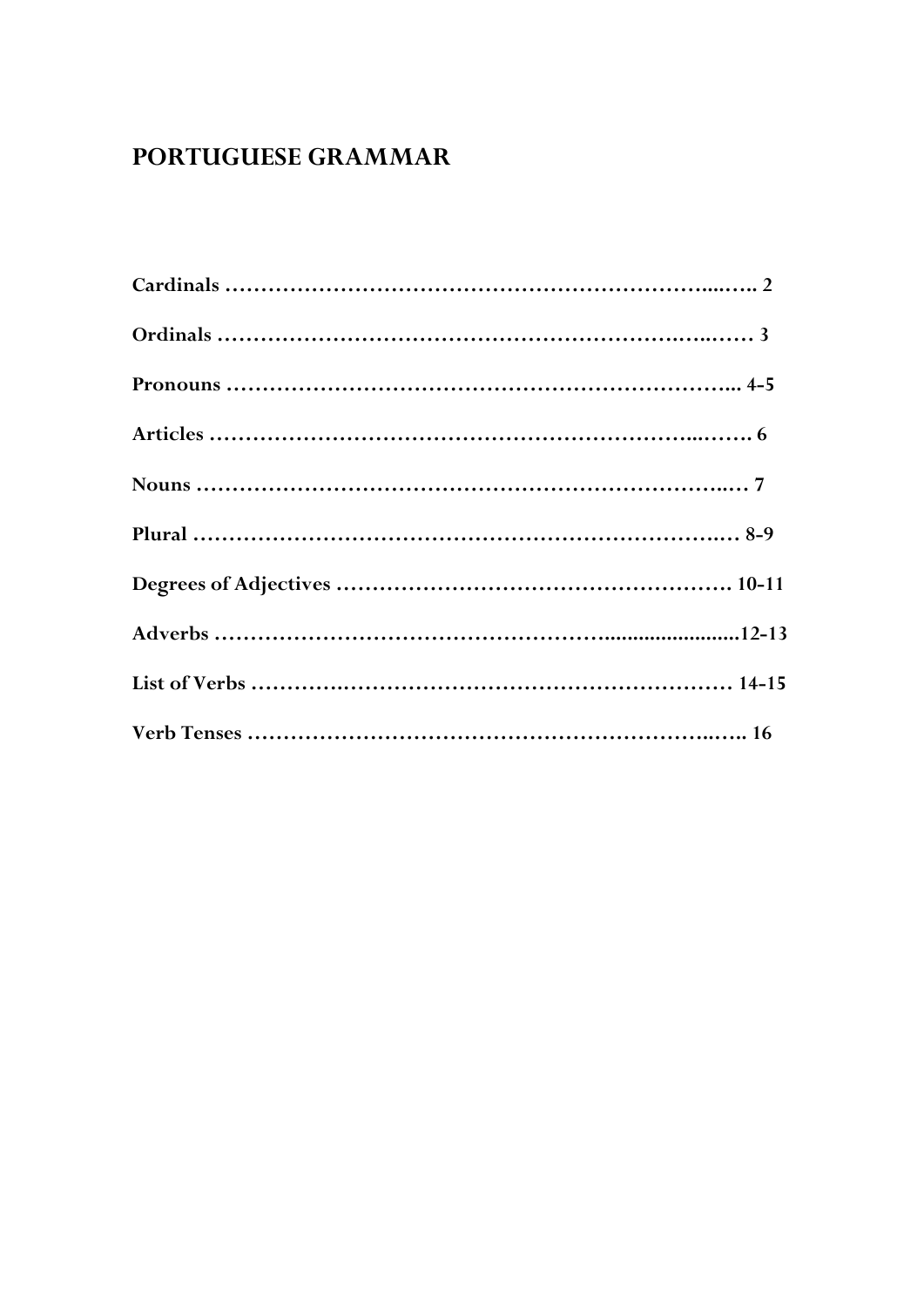| $\mathbf{1}$<br>um, uma<br>one<br>$\boldsymbol{2}$<br>dois, duas<br>two<br>3<br>três<br>three<br>$\overline{\mathbf{4}}$<br>quatro<br>four<br>5<br>cinco<br>five<br>6<br>seis<br>six<br>7<br>sete<br>seven<br>8<br>oito<br>eight<br>9<br>nove<br>nine<br>10<br>dez<br>ten<br>11<br>eleven<br>onze<br>12<br>doze<br>twelve<br>13<br>thirteen<br>treze<br>14<br>catorze<br>fourteen<br>15<br>quinze<br>fifteen<br>16<br>dezasseis<br>sixteen<br>17<br>dezassete<br>seventeen<br>18<br>dezoito<br>eighteen<br>19<br>dezanove<br>nineteen<br>20<br>vinte<br>twenty<br>21<br>vinte e um<br>twenty one<br>22<br>vinte e dois<br>twenty two<br>30<br>trinta<br>thirty<br>40<br>quarenta<br>forty<br>50<br>cinquenta<br>fifty<br>60<br>sessenta<br>sixty<br>70<br>setenta<br>seventy<br>80<br>oitenta<br>eighty<br>90<br>noventa<br>ninety<br><b>100</b><br>one hundred<br>cem<br>101<br>cento e um<br>a hundred and one<br>102<br>cento e dois<br>a hundred and two<br>200<br>duzentos<br>two hundred<br>300<br>trezentos<br>three hundred<br>500<br>quinhentos<br>five hundred<br>1.000<br>mil<br>one thousand<br>dois mil<br>2.000<br>two thousand<br>1.000.000<br>um milhão | <b>Cardinais</b> | <b>Cardinals</b> |
|-------------------------------------------------------------------------------------------------------------------------------------------------------------------------------------------------------------------------------------------------------------------------------------------------------------------------------------------------------------------------------------------------------------------------------------------------------------------------------------------------------------------------------------------------------------------------------------------------------------------------------------------------------------------------------------------------------------------------------------------------------------------------------------------------------------------------------------------------------------------------------------------------------------------------------------------------------------------------------------------------------------------------------------------------------------------------------------------------------------------------------------------------------------------------|------------------|------------------|
|                                                                                                                                                                                                                                                                                                                                                                                                                                                                                                                                                                                                                                                                                                                                                                                                                                                                                                                                                                                                                                                                                                                                                                         |                  |                  |
|                                                                                                                                                                                                                                                                                                                                                                                                                                                                                                                                                                                                                                                                                                                                                                                                                                                                                                                                                                                                                                                                                                                                                                         |                  |                  |
|                                                                                                                                                                                                                                                                                                                                                                                                                                                                                                                                                                                                                                                                                                                                                                                                                                                                                                                                                                                                                                                                                                                                                                         |                  |                  |
|                                                                                                                                                                                                                                                                                                                                                                                                                                                                                                                                                                                                                                                                                                                                                                                                                                                                                                                                                                                                                                                                                                                                                                         |                  |                  |
|                                                                                                                                                                                                                                                                                                                                                                                                                                                                                                                                                                                                                                                                                                                                                                                                                                                                                                                                                                                                                                                                                                                                                                         |                  |                  |
|                                                                                                                                                                                                                                                                                                                                                                                                                                                                                                                                                                                                                                                                                                                                                                                                                                                                                                                                                                                                                                                                                                                                                                         |                  |                  |
|                                                                                                                                                                                                                                                                                                                                                                                                                                                                                                                                                                                                                                                                                                                                                                                                                                                                                                                                                                                                                                                                                                                                                                         |                  |                  |
|                                                                                                                                                                                                                                                                                                                                                                                                                                                                                                                                                                                                                                                                                                                                                                                                                                                                                                                                                                                                                                                                                                                                                                         |                  |                  |
|                                                                                                                                                                                                                                                                                                                                                                                                                                                                                                                                                                                                                                                                                                                                                                                                                                                                                                                                                                                                                                                                                                                                                                         |                  |                  |
|                                                                                                                                                                                                                                                                                                                                                                                                                                                                                                                                                                                                                                                                                                                                                                                                                                                                                                                                                                                                                                                                                                                                                                         |                  |                  |
|                                                                                                                                                                                                                                                                                                                                                                                                                                                                                                                                                                                                                                                                                                                                                                                                                                                                                                                                                                                                                                                                                                                                                                         |                  |                  |
|                                                                                                                                                                                                                                                                                                                                                                                                                                                                                                                                                                                                                                                                                                                                                                                                                                                                                                                                                                                                                                                                                                                                                                         |                  |                  |
|                                                                                                                                                                                                                                                                                                                                                                                                                                                                                                                                                                                                                                                                                                                                                                                                                                                                                                                                                                                                                                                                                                                                                                         |                  |                  |
|                                                                                                                                                                                                                                                                                                                                                                                                                                                                                                                                                                                                                                                                                                                                                                                                                                                                                                                                                                                                                                                                                                                                                                         |                  |                  |
|                                                                                                                                                                                                                                                                                                                                                                                                                                                                                                                                                                                                                                                                                                                                                                                                                                                                                                                                                                                                                                                                                                                                                                         |                  |                  |
|                                                                                                                                                                                                                                                                                                                                                                                                                                                                                                                                                                                                                                                                                                                                                                                                                                                                                                                                                                                                                                                                                                                                                                         |                  |                  |
|                                                                                                                                                                                                                                                                                                                                                                                                                                                                                                                                                                                                                                                                                                                                                                                                                                                                                                                                                                                                                                                                                                                                                                         |                  |                  |
|                                                                                                                                                                                                                                                                                                                                                                                                                                                                                                                                                                                                                                                                                                                                                                                                                                                                                                                                                                                                                                                                                                                                                                         |                  |                  |
|                                                                                                                                                                                                                                                                                                                                                                                                                                                                                                                                                                                                                                                                                                                                                                                                                                                                                                                                                                                                                                                                                                                                                                         |                  |                  |
|                                                                                                                                                                                                                                                                                                                                                                                                                                                                                                                                                                                                                                                                                                                                                                                                                                                                                                                                                                                                                                                                                                                                                                         |                  |                  |
|                                                                                                                                                                                                                                                                                                                                                                                                                                                                                                                                                                                                                                                                                                                                                                                                                                                                                                                                                                                                                                                                                                                                                                         |                  |                  |
|                                                                                                                                                                                                                                                                                                                                                                                                                                                                                                                                                                                                                                                                                                                                                                                                                                                                                                                                                                                                                                                                                                                                                                         |                  |                  |
|                                                                                                                                                                                                                                                                                                                                                                                                                                                                                                                                                                                                                                                                                                                                                                                                                                                                                                                                                                                                                                                                                                                                                                         |                  |                  |
|                                                                                                                                                                                                                                                                                                                                                                                                                                                                                                                                                                                                                                                                                                                                                                                                                                                                                                                                                                                                                                                                                                                                                                         |                  |                  |
|                                                                                                                                                                                                                                                                                                                                                                                                                                                                                                                                                                                                                                                                                                                                                                                                                                                                                                                                                                                                                                                                                                                                                                         |                  |                  |
|                                                                                                                                                                                                                                                                                                                                                                                                                                                                                                                                                                                                                                                                                                                                                                                                                                                                                                                                                                                                                                                                                                                                                                         |                  |                  |
|                                                                                                                                                                                                                                                                                                                                                                                                                                                                                                                                                                                                                                                                                                                                                                                                                                                                                                                                                                                                                                                                                                                                                                         |                  |                  |
|                                                                                                                                                                                                                                                                                                                                                                                                                                                                                                                                                                                                                                                                                                                                                                                                                                                                                                                                                                                                                                                                                                                                                                         |                  |                  |
|                                                                                                                                                                                                                                                                                                                                                                                                                                                                                                                                                                                                                                                                                                                                                                                                                                                                                                                                                                                                                                                                                                                                                                         |                  |                  |
|                                                                                                                                                                                                                                                                                                                                                                                                                                                                                                                                                                                                                                                                                                                                                                                                                                                                                                                                                                                                                                                                                                                                                                         |                  |                  |
|                                                                                                                                                                                                                                                                                                                                                                                                                                                                                                                                                                                                                                                                                                                                                                                                                                                                                                                                                                                                                                                                                                                                                                         |                  |                  |
|                                                                                                                                                                                                                                                                                                                                                                                                                                                                                                                                                                                                                                                                                                                                                                                                                                                                                                                                                                                                                                                                                                                                                                         |                  |                  |
|                                                                                                                                                                                                                                                                                                                                                                                                                                                                                                                                                                                                                                                                                                                                                                                                                                                                                                                                                                                                                                                                                                                                                                         |                  |                  |
|                                                                                                                                                                                                                                                                                                                                                                                                                                                                                                                                                                                                                                                                                                                                                                                                                                                                                                                                                                                                                                                                                                                                                                         |                  |                  |
|                                                                                                                                                                                                                                                                                                                                                                                                                                                                                                                                                                                                                                                                                                                                                                                                                                                                                                                                                                                                                                                                                                                                                                         |                  |                  |
|                                                                                                                                                                                                                                                                                                                                                                                                                                                                                                                                                                                                                                                                                                                                                                                                                                                                                                                                                                                                                                                                                                                                                                         |                  |                  |
|                                                                                                                                                                                                                                                                                                                                                                                                                                                                                                                                                                                                                                                                                                                                                                                                                                                                                                                                                                                                                                                                                                                                                                         |                  |                  |
|                                                                                                                                                                                                                                                                                                                                                                                                                                                                                                                                                                                                                                                                                                                                                                                                                                                                                                                                                                                                                                                                                                                                                                         |                  | one million      |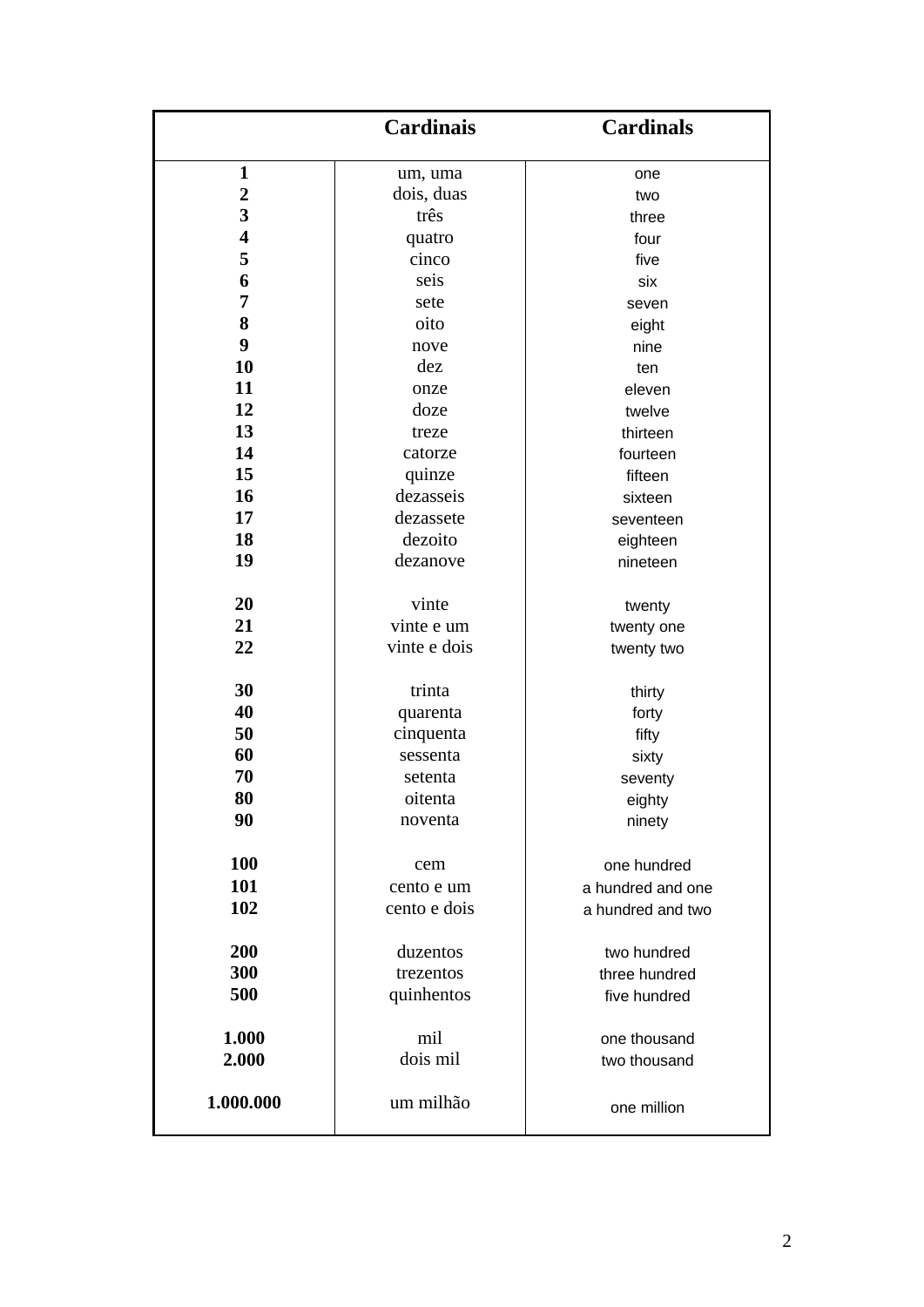|                  | <b>Ordinais</b>   | <b>Ordinals</b> |
|------------------|-------------------|-----------------|
| 1st              | primeiro/a        | first           |
| 2 <sub>nd</sub>  | segundo/a         | second          |
| 3rd              | terceiro/a        | third           |
| 4th              | quarto/a          | fourth          |
| 5th              | quinto/a          | fifth           |
| 6th              | sexto/a           | sixth           |
| 7th              | sétimo/a          | seventh         |
| 8th              | oitavo/a          | eighth          |
| 9th              | nono/a            | ninth           |
| 10th             | décimo/a          | tenth           |
| 11th             | décimo primeiro   | eleventh        |
| 12 <sub>th</sub> | décimo segundo    | twelfth         |
| 13 <sub>th</sub> | décimo terceiro   | thirteenth      |
| <b>14th</b>      | décimo quarto     | fourteenth      |
| 15th             | décimo quinto     | fifteenth       |
| <b>16th</b>      | décimo sexto      | sixteenth       |
| 17 <sub>th</sub> | décimo sétimo     | seventeenth     |
| 18th             | décimo oitavo     | eighteenth      |
| 19th             | décimo nono       | nineteenth      |
| 20th             | vigésimo/a        | twentieth       |
| 21st             | vigésimo primeiro | twenty-first    |
| 22 <sub>nd</sub> | vigésimo segundo  | twenty-second   |
| 30th             | trigésimo/a       | thirtieth       |
| 40th             | quadragésimo/a    | fortieth        |
| <b>50th</b>      | quinquagésimo/a   | fiftieth        |
| 60th             | sexagésimo/a      | sixtieth        |
| 70 <sub>th</sub> | septuagésimo/a    | seventieth      |
| 80th             | octogésimo/a      | eightieth       |
| 90th             | nonagésimo/a      | ninetieth       |
| <b>100th</b>     | centésimo/a       | One hundredth   |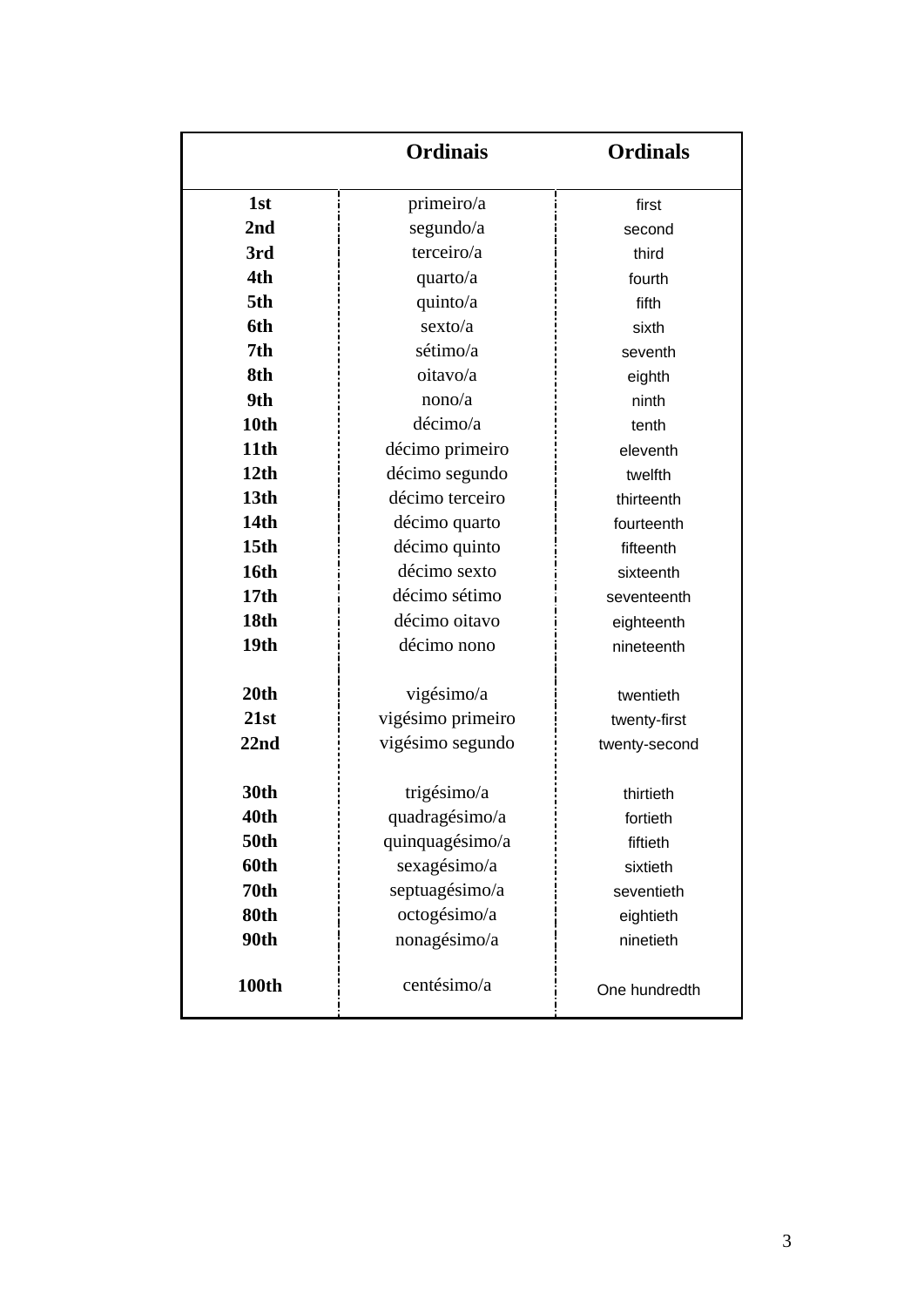## **Pronomes / Pronouns**

## **Pronomes Pessoais / Personal Pronouns**

| Subject          |      | Complement |      |
|------------------|------|------------|------|
| Eu               |      | Me, mim    | Me   |
| Tu               | You  | Te, ti     | You  |
| Ele              | He   | Lhe, o     | Him  |
| Ela              | She  | Lhe, a     | Her  |
| Nós              | We   | <b>Nos</b> | Us   |
| Vós              | You  | Vos        | You  |
| Eles (masculine) | They | Lhes, os   | Them |
| Elas (feminine)  | They | Lhes, as   | Them |

### **Pronomes Possessivos / Possessive Pronouns**

|      | <b>Masculine</b> | <b>Feminine</b> |   | <b>Masculine</b> | <b>Feminine</b> |          |
|------|------------------|-----------------|---|------------------|-----------------|----------|
|      | O meu            | A minha         |   | Os meus          | As suas         | Mine     |
| ä    | O teu            | A tua           | त | Os teus          | As tuas         | Yours    |
|      | O seu            | A sua           |   | Os seus          | As suas         | His/hers |
| Sing | O nosso          | A nossa         | Ē | Os nossos        | As nossas       | Ours     |
|      | O vosso          | A vossa         |   | Os vossos        | As vossas       | Yours    |
|      | O seu            | A sua           |   | Os seus          | As suas         | Theirs   |

### **Pronomes Indefinidos / Indefinite Pronouns**

| <b>Masculine</b>                                   | <b>Singular</b><br><b>Feminine</b>                   | <b>ENGLISH</b>                                                    | <b>Masculine</b>                                                | <b>Plural</b><br>Feminine                                         | <b>ENGLISH</b>                                                            |
|----------------------------------------------------|------------------------------------------------------|-------------------------------------------------------------------|-----------------------------------------------------------------|-------------------------------------------------------------------|---------------------------------------------------------------------------|
| Algum<br>Nenhum<br>Todo<br>Outro<br>Muito<br>Pouco | Alguma<br>Nenhuma<br>Toda<br>Outra<br>Muita<br>Pouca | Some<br>Any, none<br>All, every<br>Other<br>A lot, much<br>Little | Alguns<br><b>Nenhuns</b><br>Todos<br>Outros<br>Muitos<br>Poucos | Algumas<br><b>Nenhumas</b><br>Todas<br>Outras<br>Muitas<br>Poucas | A few<br>Any, none<br>All, every<br><b>Others</b><br>Lots of, many<br>Few |
|                                                    | Alguém<br>Algo<br>Ninguém<br>Tudo<br>Nada            |                                                                   |                                                                 | Someone<br>Something<br>Nobody<br>Everything<br>Nothing           |                                                                           |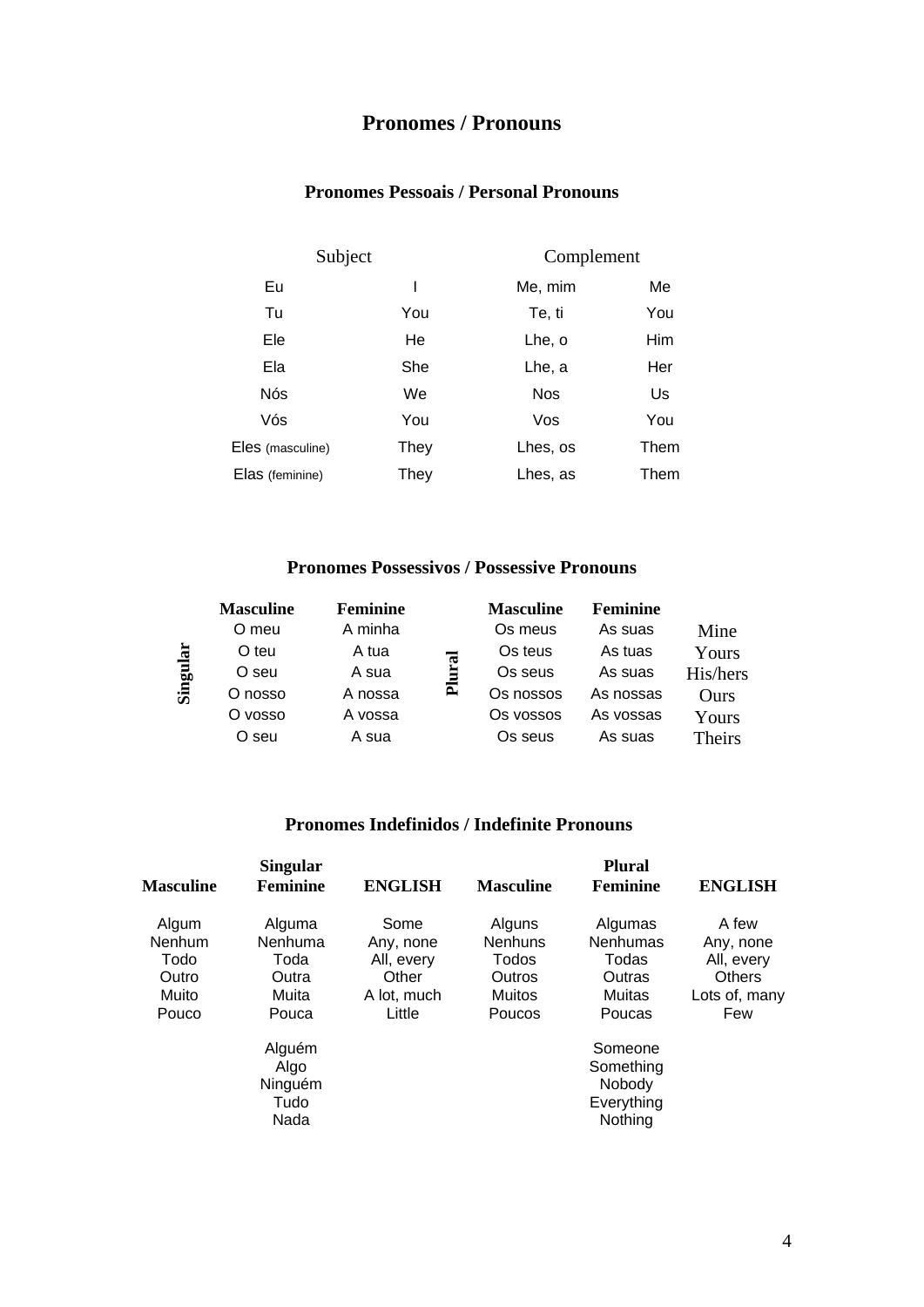### **Pronomes Relativos / Relative Pronouns**

| Que                        | That  |
|----------------------------|-------|
| Quem                       | Who   |
| Qual (singular)            | Which |
| Quais (plural)             | Which |
| Cujo (masculine, singular) | Whose |
| Cuja (feminine, singular)  | Whose |
| Cujos (masculine, plural)  | Whose |
| Cujas (feminine, plural)   | Whose |

### **Pronomes Interrogativos / Interrogative Pronouns**

Que, qual, quais, o que De quem Quem

What, which Whose Who, whom

## **Pronomes Demonstrativos / Demonstrative Pronouns**

|                                     | <b>Singular</b> | <b>Plural</b> |                                   |
|-------------------------------------|-----------------|---------------|-----------------------------------|
| Este, esta, isto                    | This            | These         | Estes, estas                      |
| Esse, essa, isso,<br>aquilo, aquela | That            | Those         | Esses, essas,<br>aqueles, aquelas |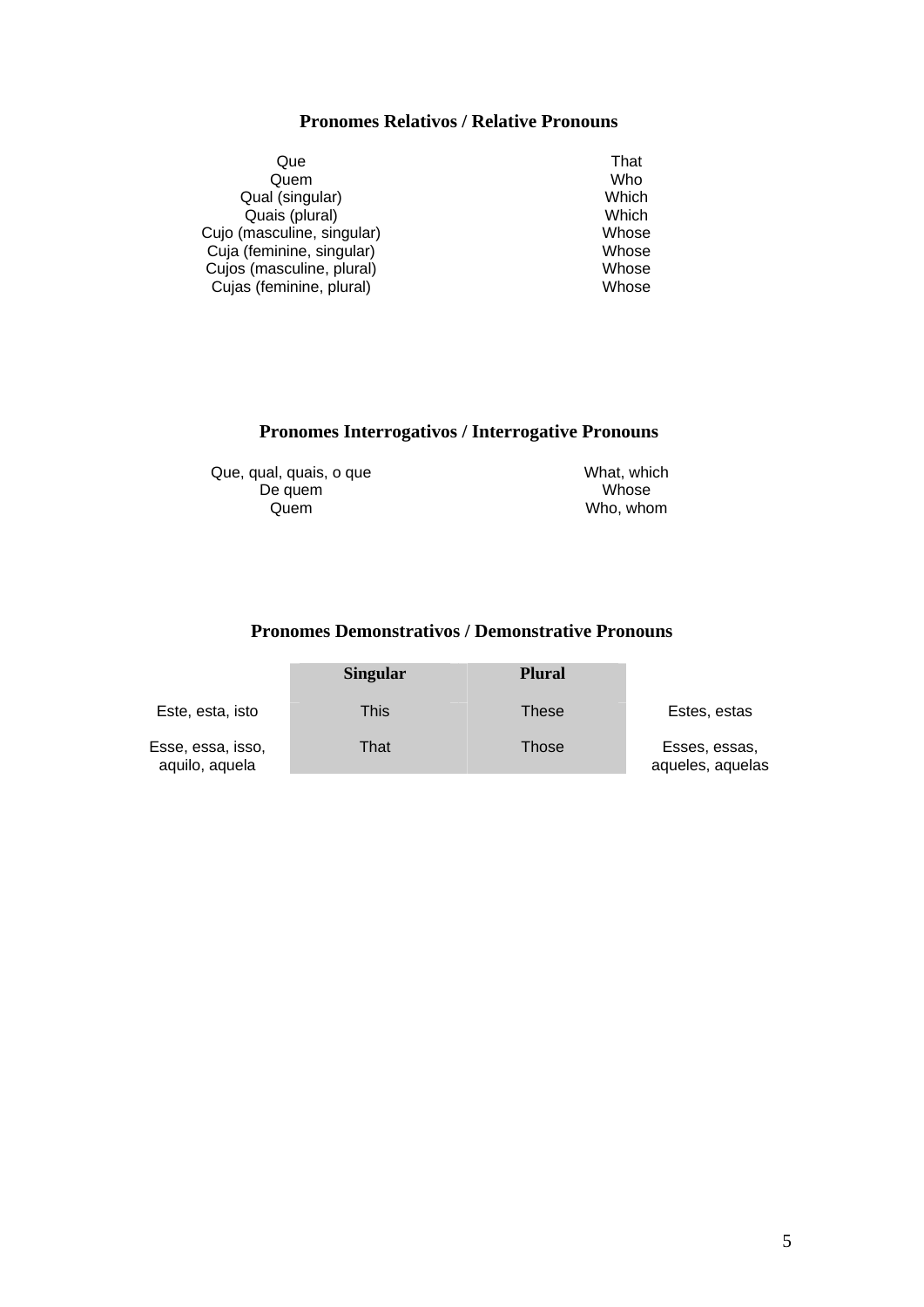## **Artigo Definido / The Definite Article**

### **Género e Número / Gender and Number:**

**o** (singular, masculine) **a** (singular, feminine) **os** (plural, masculine) **as** (plural, feminine)

*Note:* In English, the definite article is always THE.

Ex: «Empresta-me **o** lápis?» Ex: «Can you lend me **the** pencil?»

Ex: «**O** aluno é esperto.»

Ex: «**The** student is smart.»

Ex: «**Os** alunos são espertos.» Ex: «**The** students are smart.»

## **Artigo Indefinido / The Indefinite Article**

### **Género e Número / Gender and Number:**

**um** (singular, masculine) **uns** (plural, masculine) **uma** (singular, feminine) **umas** (plural, feminine)

*Note:* In English, the indefinite article is always A or AN in the singular. There is no plural form in English.

Ex: «Empresta-me **um** lápis?» Ex: «Can you lend me **a** pencil?»

Ex: «Ela contou-me **uma** história interessante.» Ex: «She told **an** interesting story.»

Ex: «A menina tem uns olhos bonitos.»

Ex: «The girl has beautiful eyes.»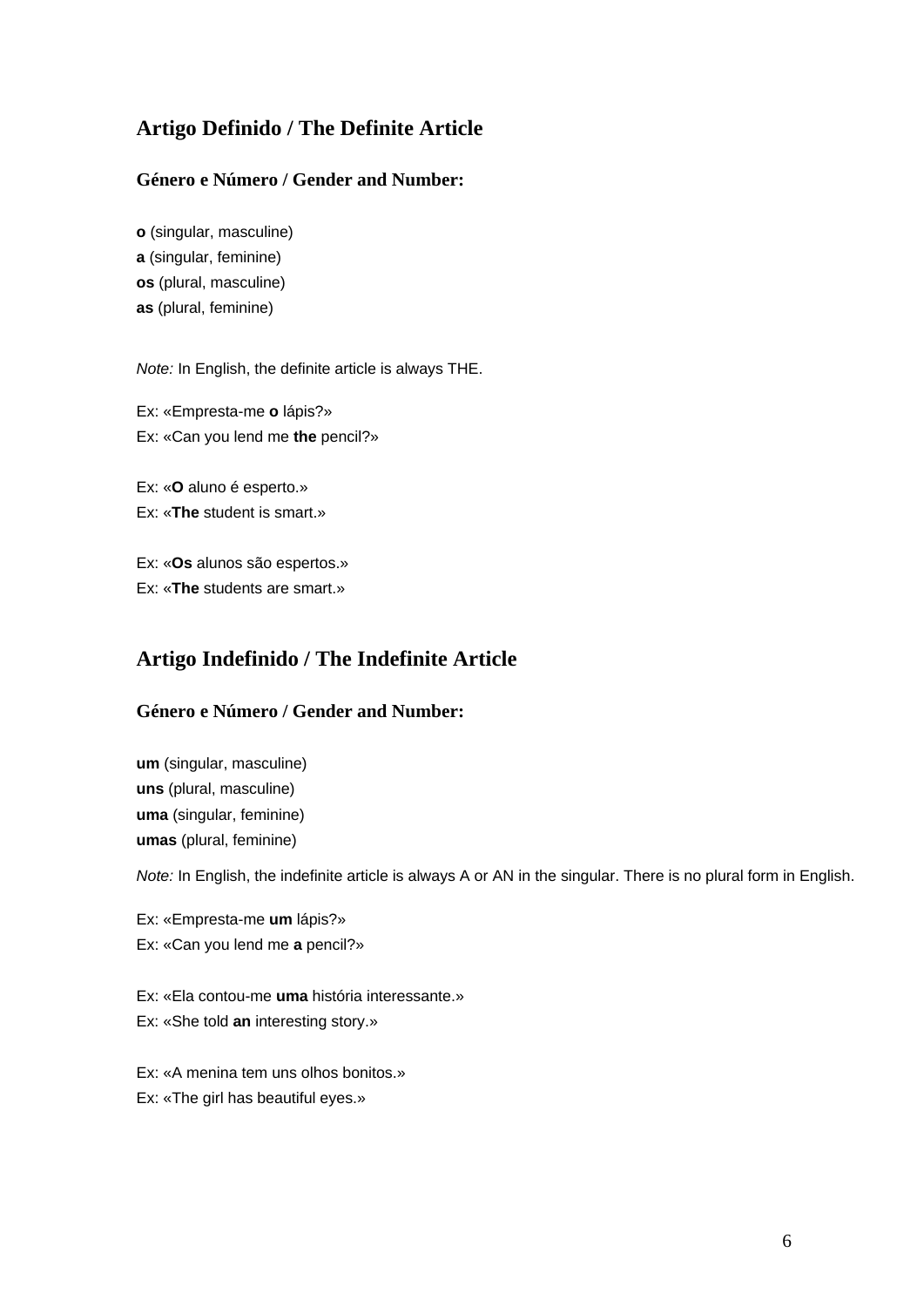## **Substantivos / Nouns**

| <b>Subclasses</b>                                                                                     | Género / Gender  | Número/Number   | <b>Grau</b> / Degree |
|-------------------------------------------------------------------------------------------------------|------------------|-----------------|----------------------|
|                                                                                                       |                  |                 |                      |
| <b>Comuns:</b>                                                                                        | <b>Masculino</b> | <b>Singular</b> | <b>Normal</b>        |
| Designam seres ou objectos.                                                                           | Gato / cat       | Gatos / cats    | Gato / cat           |
| Identification of people or objects.                                                                  | Feminino         | <b>Plural</b>   | <b>Aumentativo</b>   |
| Ex.: mulher/ woman, praça/ square                                                                     | Gata / cat       | Gatas / cats    | Gatarrão / big cat   |
|                                                                                                       |                  |                 | <b>Diminutivo</b>    |
|                                                                                                       |                  |                 | Gatinho / kitten     |
| Próprios:                                                                                             | <b>Masculino</b> | <b>Singular</b> |                      |
| Individualizam seres ou objectos.                                                                     | Feminino         | <b>Plural</b>   |                      |
| Specific people or objects.                                                                           |                  |                 |                      |
| Ex.: Maria / Mary, Lisboa / Lisbon                                                                    |                  |                 |                      |
|                                                                                                       |                  |                 |                      |
| <b>Colectivos:</b>                                                                                    | <b>Masculino</b> | <b>Singular</b> |                      |
| Designam conjuntos de seres da mesma espécie.<br>Names a group of creatures from the same<br>species. | Feminino         | <b>Plural</b>   |                      |
| Ex.: rebanho / herd                                                                                   |                  |                 |                      |
| <b>Concretos:</b>                                                                                     | <b>Masculino</b> | <b>Singular</b> |                      |
| Designam coisas do mundo material.                                                                    | Feminino         | <b>Plural</b>   |                      |
| Material world.                                                                                       |                  |                 |                      |
| Ex.: José (a name), mar / ocean                                                                       |                  |                 |                      |
|                                                                                                       |                  |                 |                      |
| <b>Abstractos:</b>                                                                                    | <b>Masculino</b> | <b>Singular</b> |                      |
| Designam sensações, ideias, sentimentos.                                                              | Feminino         | <b>Plural</b>   |                      |
| Sensations, ideas, feelings.<br>Ex.: amor / love, arte / art                                          |                  |                 |                      |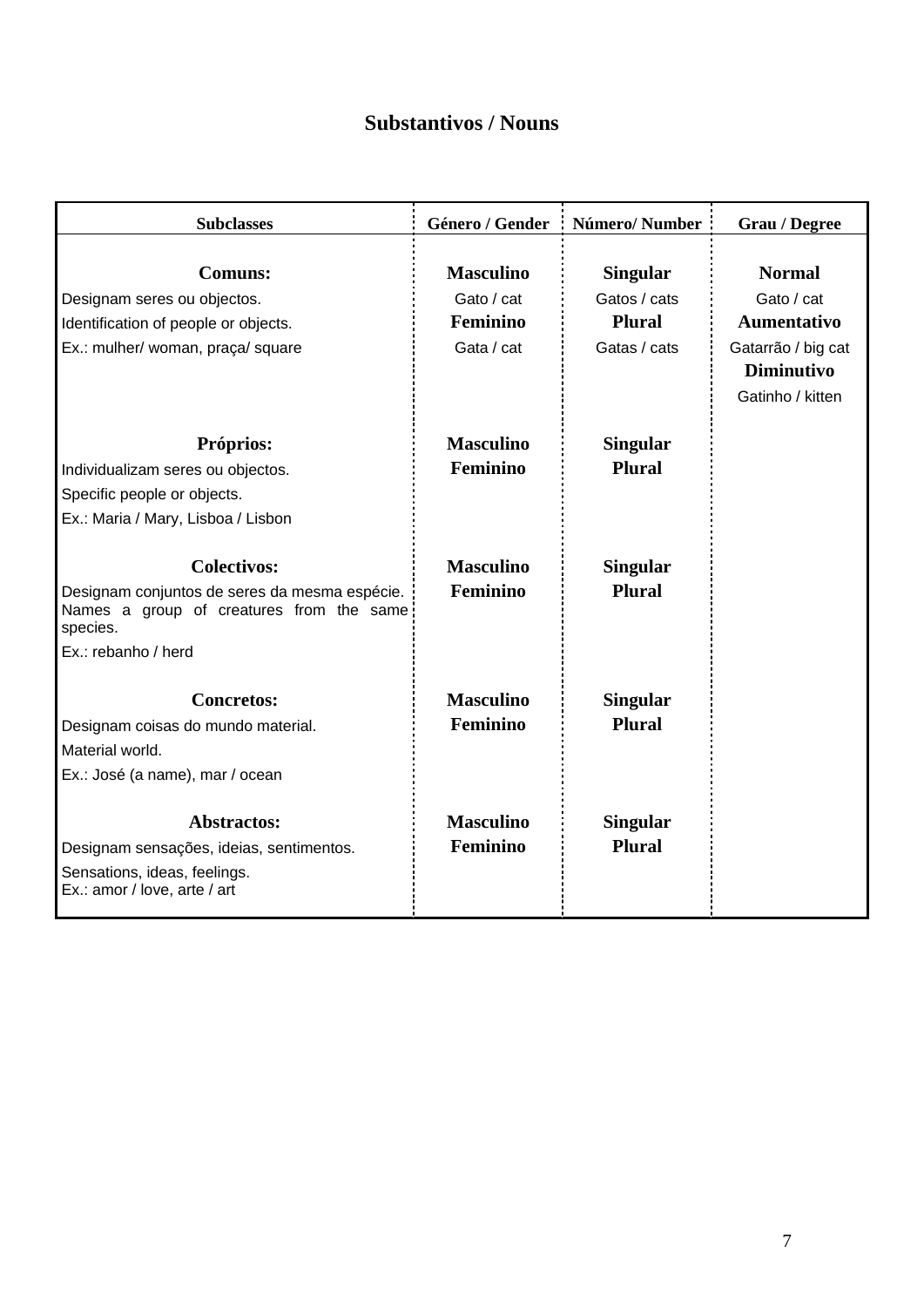### **FORMATION OF THE PLURAL:**

 $\Rightarrow$  Add **S** to the singular form.

Ex: casa (house) / casas (houses)

B Nouns that end in *AL, EL, IL, OL* and *UL* are formed by removing the *L* and by adding *ES*.

Ex: anel (ring) / anéis (rings); oficial (officer) / officiais (officers)

 $\Rightarrow$  Nouns ending in  $\tilde{A}O$  have three ways to form the plural:

1. mão (hand) / mãos (hands)

2. pão (loaf of bread) / pães (loaves of bread)

3. leão (lion) / leões (lions)

#### **GENDER:**

 $\Rightarrow$  In Portuguese, the article (o, a, os, as) is a helpful way to identify the gender of a noun.

Ex: o chá (tea) is masculine; a chaminé (chimney) is feminine

B Nouns that point to living beings identify their gender based on their endings: *o* for males and *a* for females.

Ex: gato / gata (cat); leitor / leitora (reader)

B The feminine can also be formed by adding the following suffixes: *essa, esa, isa, ina, inha.*

Ex: conde / condessa (Count / Countess); príncipe /princesa (Prince / Princess); herói / heroína (hero); galo / galinha (cock / chicken).

B Nouns, in the masculine, that end in *DOR* have different ways to form the feminine: add *a* or change *DOR* to *triz* or *deira*.

Ex: vencedor / vencedora (winner); actor / actriz (actor / actress); lavrador / lavradeira (farmer).

B Nouns ending in *ÃO* change the suffix to *Ã, ANA, ONA* or *OA*.

Ex: irmão / irmã (brother / sister); sultão / sultana (sultan); mocetão / mocetona (young man / young woman); leão / leoa (lion / lioness).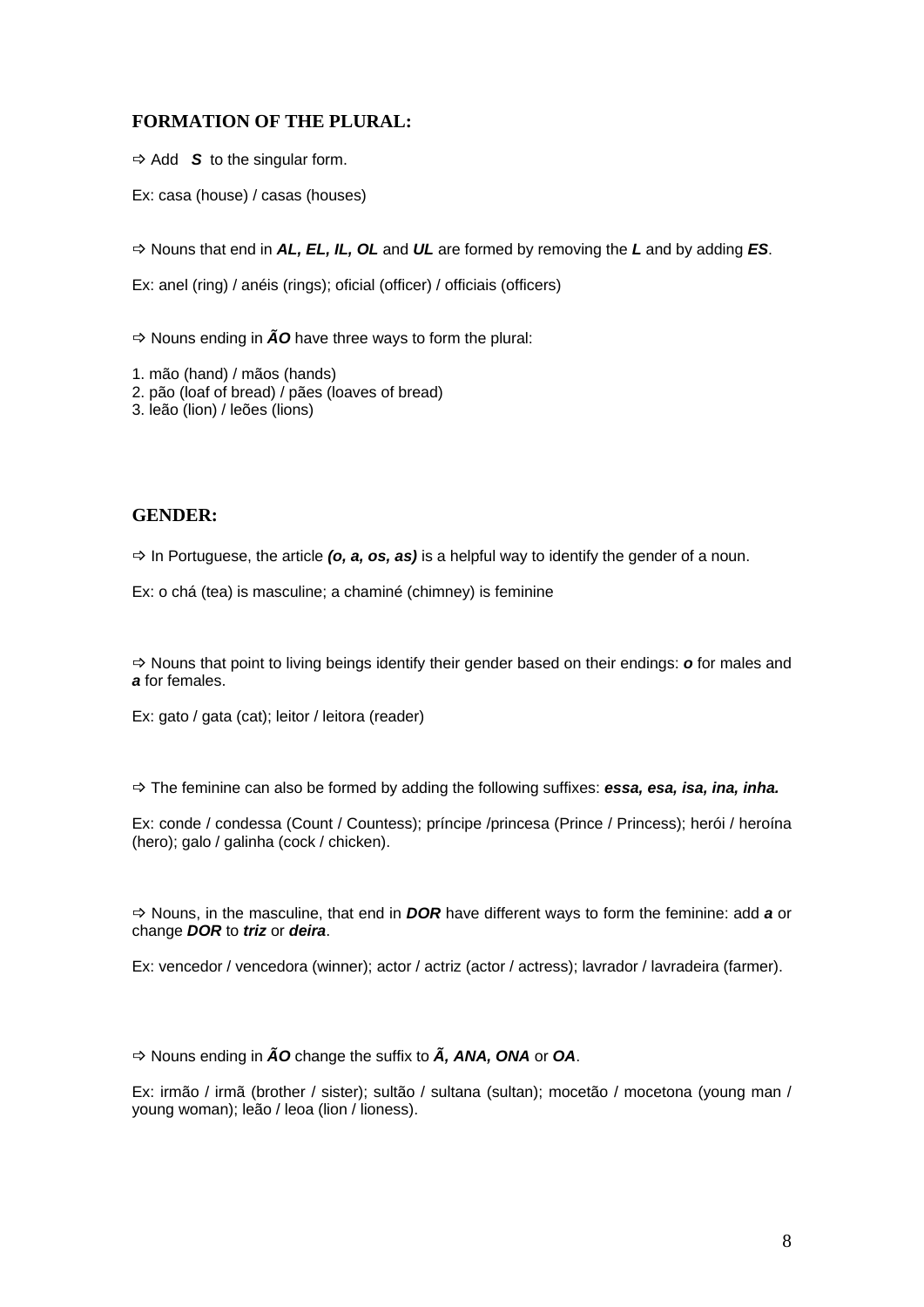$\Rightarrow$  There are nouns that have different forms according to their gender.

| <b>Masculine</b> | <b>ENGLISH</b> | Feminine    | <b>ENGLISH</b> |
|------------------|----------------|-------------|----------------|
| <b>Bode</b>      | Goat           | Cabra       | She goat       |
| Boi              | Bull           | Vaca        | Cow            |
| Cão              | Do             | Cadela      | <b>Bitch</b>   |
| Carneiro         | Mutton         | Ovelha      | Sheep          |
| Cavalo           | Horse          | Égua        | Mare           |
| Genro            | Son-in-law     | <b>Nora</b> | Sister-in-law  |
| Homem            | Man            | Mulher      | Woman          |
| Pai              | Father         | Mãe         | Mother         |
| Rapaz            | Boy            | Rapariga    | Girl           |
| $\cdots$         |                |             |                |

 $\Rightarrow$  Some nouns have the same form for both genders. The only way to identify the gender is by the use of the article *O* or *A*.

Ex: o pianista / a pianista (the pianist); o jovem / a jovem (the young man / the young woman)

 $\Rightarrow$  Some nouns only have one form for their genders and the use of the article can not specify its gender. In order to identify the gender you need to say if it is male (*macho*) or female (*fêmea*).

Ex: a águia (the eagle) – a águia macho / a águia fêmea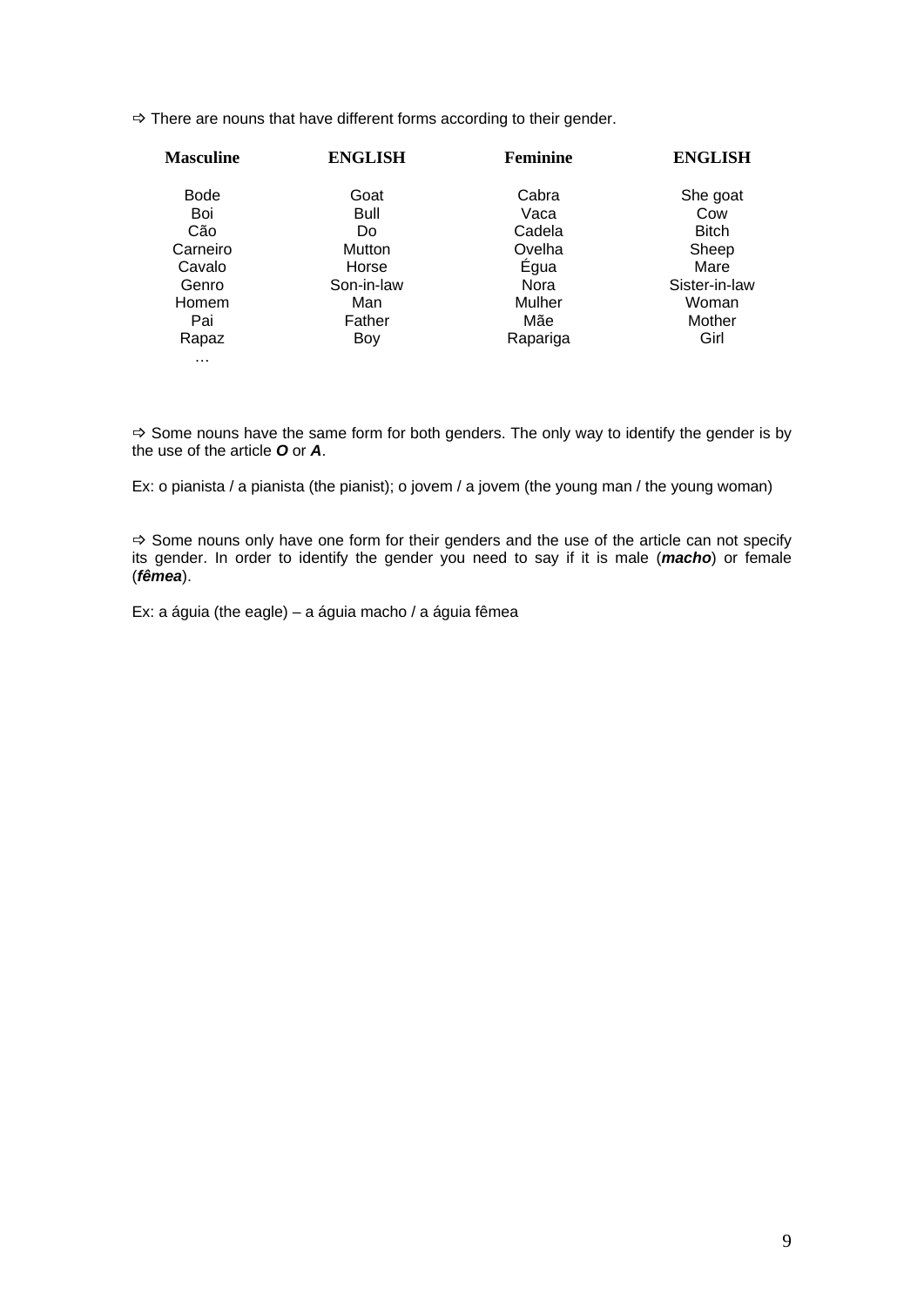## **Graus dos Adjectivos / Degrees of the Adjectives**

### **Comparativo de Superioridade / Comparative of Superiority**

Ex: O ferro é mais útil do que o ouro. Ex: Iron is more useful than gold.

 $\Rightarrow$  In Portuguese, add the adverb *mais* before the adjective.

### **Comparativo de Igualdade / Comparative of Equality**

Ex: Pedro é tão inteligente como João. Ex: Peter is as intelligent as John.

 $\Rightarrow$  Add the adverb *tão* before the adjective.

### **Comparativo de Inferioridade / Comparative of Inferiority**

- Ex: O ouro é menos útil do que o ferro.
- Ex: Gold is less useful than iron.
- $\Rightarrow$  Add the adverb *menos* before the adjective.

### **Irregular Adjectives**

| <b>Normal</b> | <b>ENGLISH</b> | Comparative | <b>ENGLISH</b> |
|---------------|----------------|-------------|----------------|
| <b>Bom</b>    | Good           | Melhor      | <b>Better</b>  |
| Mau           | Bad            | Pior        | Worse          |
| Grande        | Big            | Maior       | <b>Bigger</b>  |
| Pequeno       | Small          | Menor       | Smaller        |
| Alto          | High           | Superior    | Higher         |
| Baixo         | Low            | Inferior    | Lower          |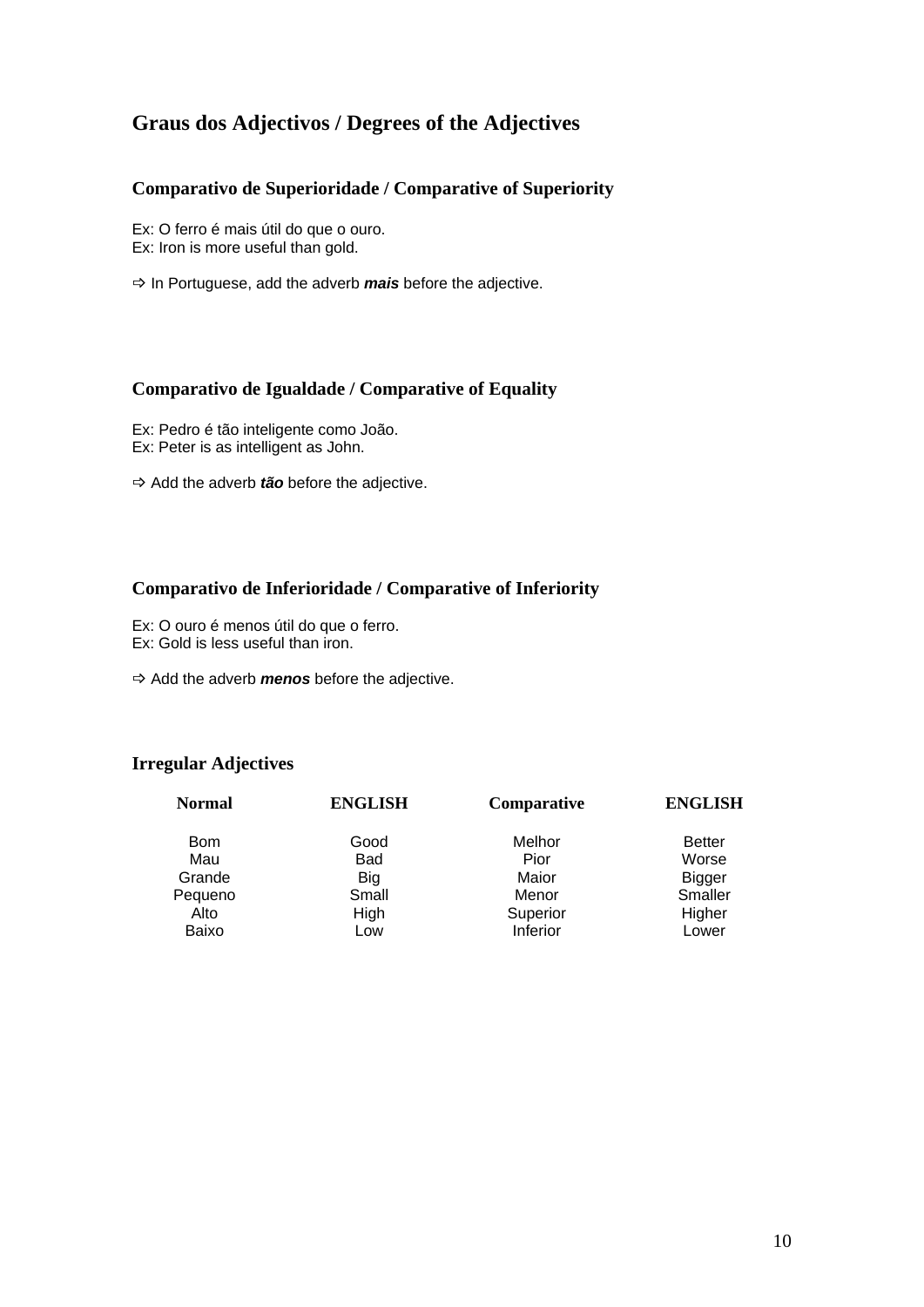### **Superlativo Relativo de Inferioridade / Superlative of Inferiority**

- Ex: Este é o menos espaçoso. Ex: This is the least spacious.
- $\Rightarrow$  Add **o menos** before the adjective.

### **Superlativo Relativo de Superioridade / Superlative of Superiority**

- Ex: Atenas é a mais interessante.
- Ex: Athens is the most interesting.
- $\Rightarrow$  Add *a mais* before the adjective.

### **Superlativo Absoluto Analítico / Superlative**

Ex: O meu apartamento é muito pequeno. Ex: My flat is very small.

 $\Rightarrow$  Add the adverb *muito* before the adjective.

### **Superlativo Absoluto Sintético / Superlative**

- Ex: Aquele livro é interessantíssimo.
- Ex: That book is most interesting.
- $\Rightarrow$  Add the suffix *<i>íssimo* to the adjective.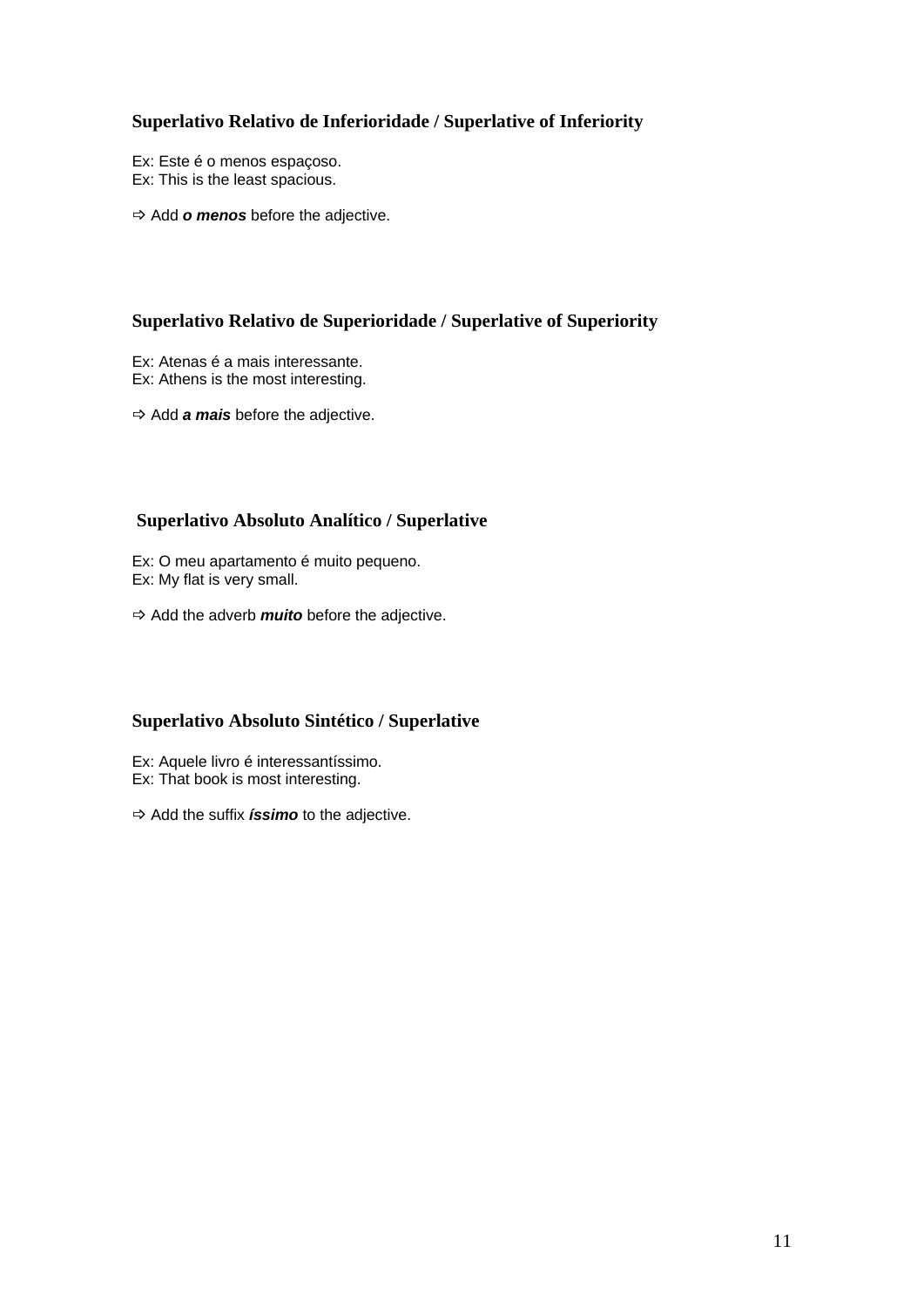## **Advérbios / Adverbs**

| Lugar       | <b>Place</b>       |
|-------------|--------------------|
| ali         | there              |
| aqui        | here               |
| longe       | far away           |
| perto       | near               |
| dentro      | inside             |
| atrás       | behind             |
| acima       | above              |
| <b>Modo</b> | <b>Manner</b>      |
| mal         | badly              |
| melhor      | better             |
| pior        | worse              |
| assim       | this(way)          |
| devagar     | slowly             |
| depressa    | fast, quickly      |
| quase       | almost, nearly     |
| como        | as                 |
| Quantidade  | Quantity           |
| muito       | a lot              |
|             |                    |
| pouco       | little             |
| mais        | more               |
| menos       | less               |
| tanto       | as much            |
| Afirmação   | <b>Affirmation</b> |
| certamente  | certainly/certain  |
| sim         | yes                |
| concerteza  | sure               |
| realmente   | really             |
| Negação     | <b>Negation</b>    |
| não         | no                 |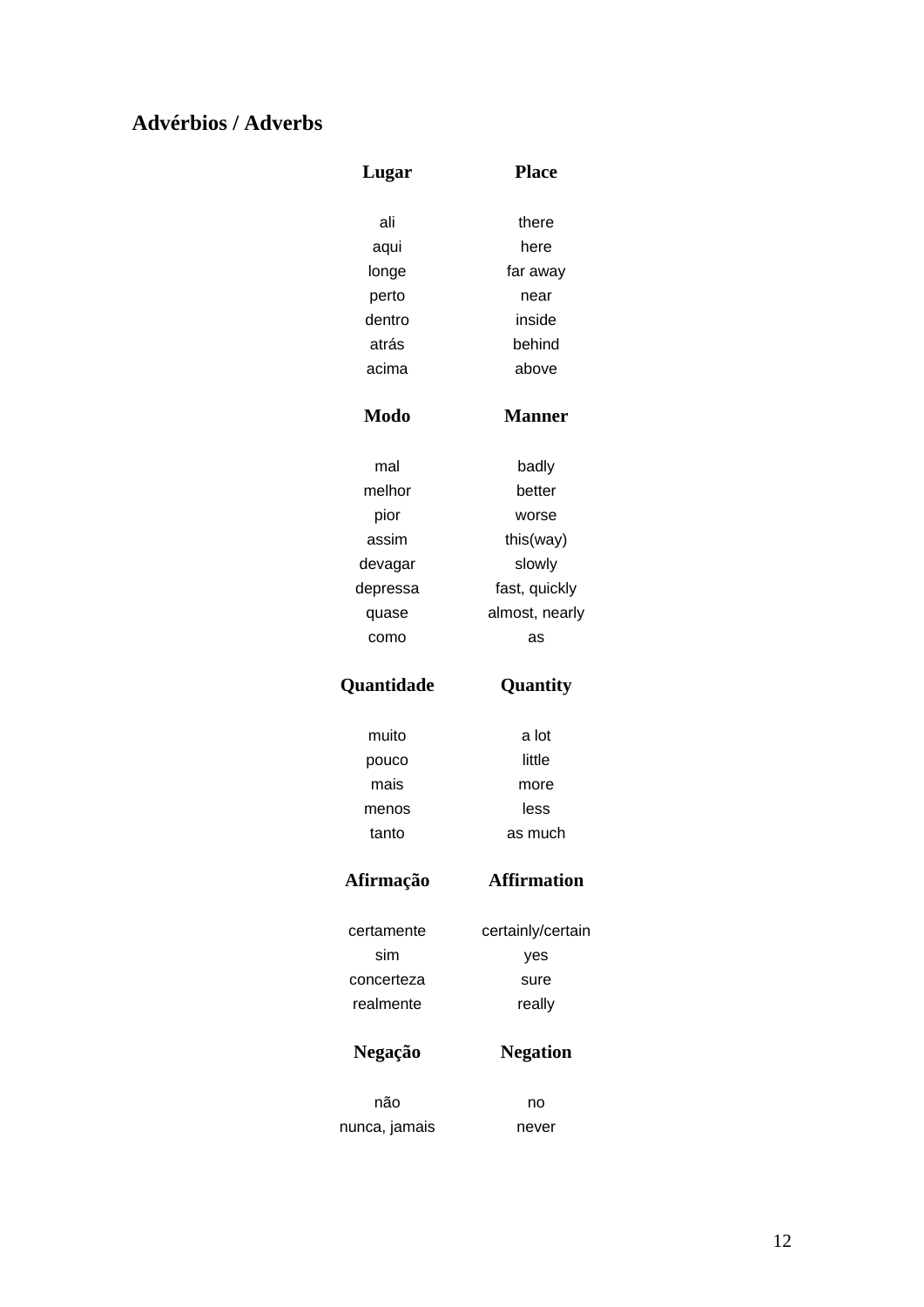| <b>Dúvida</b>   | <b>Doubt</b>       |  |
|-----------------|--------------------|--|
| talvez          | maybe              |  |
| <b>Inclusão</b> | <b>Inclusion</b>   |  |
| até             | even               |  |
| mesmo           | the same           |  |
| também          | also, too, as well |  |
| Designação      | <b>Designation</b> |  |
| eis             | here is/are        |  |
| <b>Tempo</b>    | <b>Time</b>        |  |
| hoje            | today              |  |
| antes           | before             |  |
| amanhã          | tomorrow           |  |
| depois          | after              |  |
| ontem           | yesterday          |  |
| agora           | now                |  |
| sempre          | forever            |  |
| <b>Exclusão</b> | <b>Exclusion</b>   |  |
| senão, apenas   | if not             |  |
| somente         | only               |  |
| simplesmente    | simply             |  |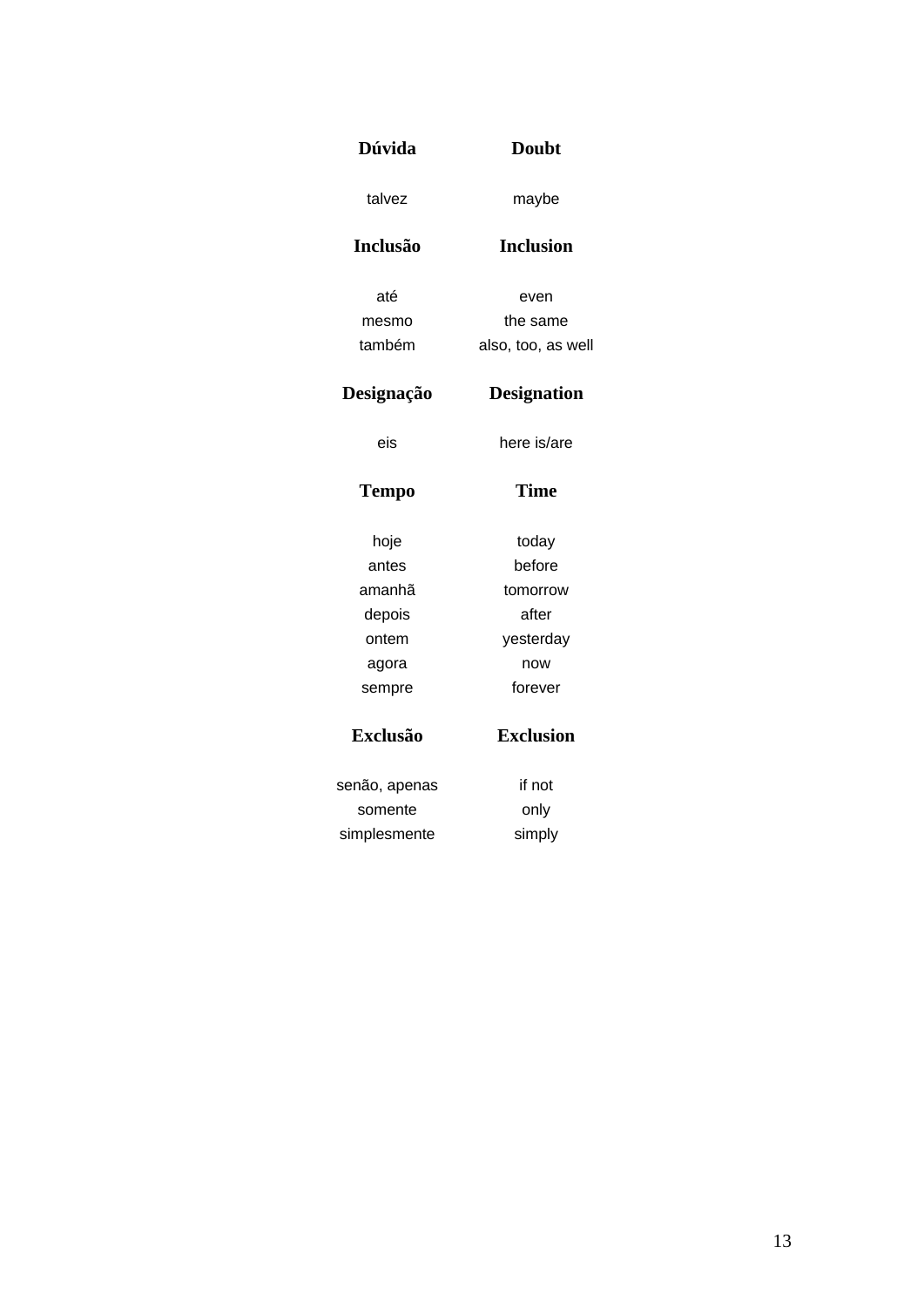| Infinitive         | <b>Infinitive</b> | <b>Past Simple</b> | <b>Past Participle</b> |
|--------------------|-------------------|--------------------|------------------------|
| ser / estar        | be                | was/were           | been                   |
| começar            | begin             | began              | begun                  |
| soprar             | blow              | blew               | blown                  |
| quebrar            | break             | broke              | broken                 |
| trazer             | bring             | brought            | brought                |
| construir          | build             | built              | built                  |
| queimar            | burn              | burnt              | burnt                  |
| comprar            | buy               | bought             | bought                 |
| apanhar/agarrar    | catch             | caught             | caught                 |
| escolher           | choose            | chose              | chosen                 |
| vir                | come              | came               | come                   |
| custar             | cost              | cost               | cost                   |
| cortar             | cut               | cut                | cut                    |
| fazer              | do                | did                | done                   |
| beber              | drink             | drank              | drunk                  |
| conduzir           | drive             | drove              | driven                 |
| comer              | eat               | ate                | eaten                  |
| encontrar          | find              | found              | found                  |
| arranjar/conseguir | get               | got                | got                    |
| dar                | give              | gave               | given                  |
| ir                 | go                | went               | gone                   |
| crescer            | grow              | grew               | grown                  |
| ter                | have              | had                | had                    |
| ouvir              | hear              | heard              | heard                  |
| esconder           | hide              | hid                | hidden                 |
| segurar            | hold              | held               | held                   |
| ferir/magoar       | hurt              | hurt               | hurt                   |
| saber/conhecer     | know              | knew               | known                  |
| aprender           | learn             | learnt             | learnt                 |
| deixar/abandonar   | leave             | left               | left                   |
| emprestar          | lend              | lent               | lent                   |
| permitir/deixar    | let               | let                | let                    |
| perder             | lose              | lost               | lost                   |
| querer dizer       | mean              | meant              | meant                  |
| pagar              | pay               | paid               | paid                   |
| pôr/colocar        | put               | put                | put                    |
| andar/montar       | ride              | rode               | ridden                 |
| tocar à campainha  | ring              | ran                | rung                   |
| correr             | run               | ran                | run                    |

# **Lista de Verbos / List of Verbs**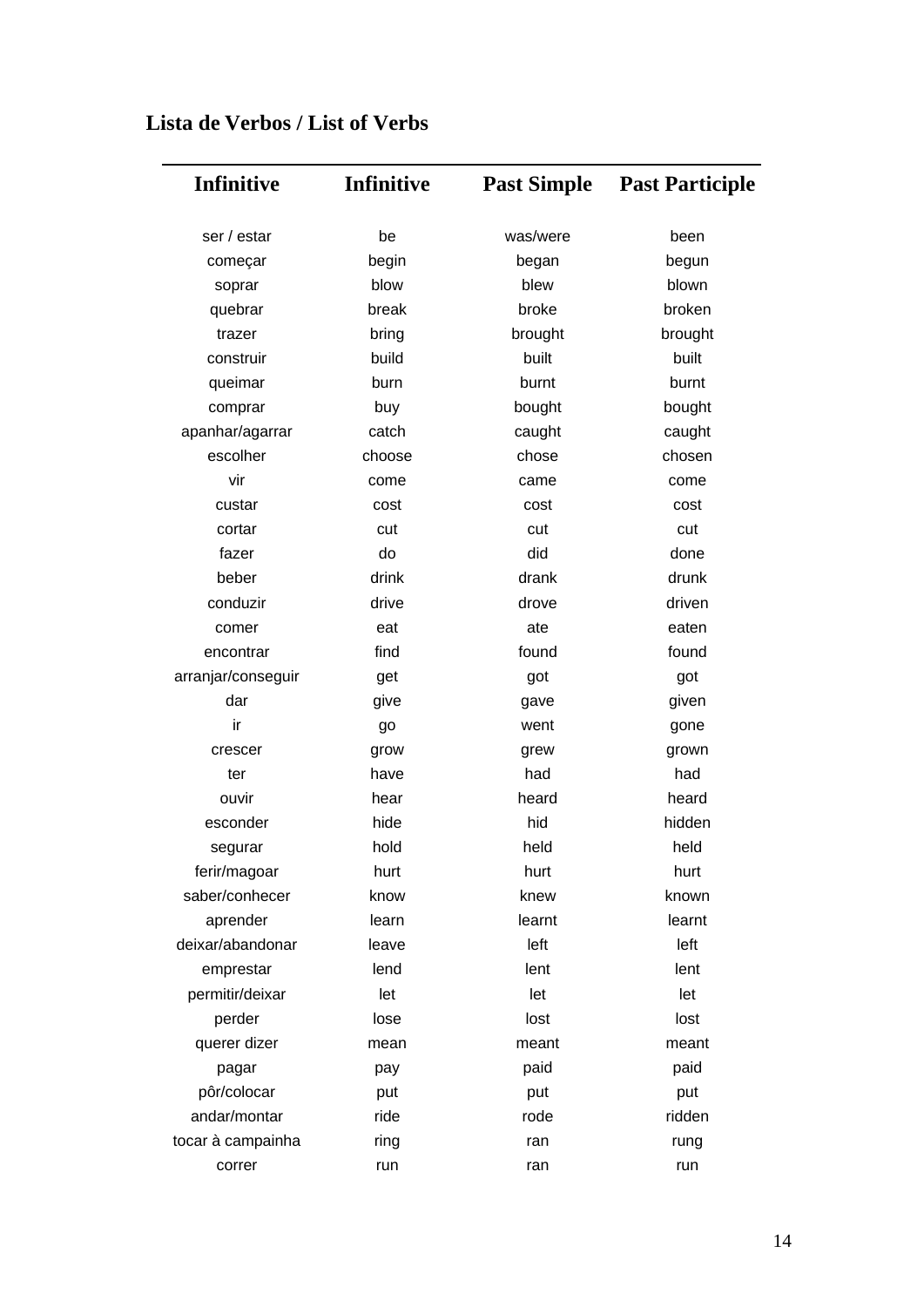| dizer             | say        | said       | said       |
|-------------------|------------|------------|------------|
| ver               | see        | saw        | seen       |
| vender            | sell       | sold       | sold       |
| enviar/mandar     | send       | sent       | sent       |
| mostrar           | show       | showed     | shown      |
| fechar            | shut       | shut       | shut       |
| cantar            | sing       | sang       | sung       |
| dormir            | sleep      | slept      | slept      |
| cheirar           | smell      | smelt      | smelt      |
| falar             | speak      | spoke      | spoken     |
| gastar            | spend      | spent      | spent      |
| roubar            | steal      | stole      | stolen     |
| nadar             | swim       | swam       | swum       |
| ensinar           | teach      | taught     | taught     |
| dizer/contar      | tell       | told       | told       |
| pensar            | think      | thought    | thought    |
| compreender       | understand | understood | understood |
| acordar/despertar | wake up    | woke up    | woken up   |
| usar/vestir       | wear       | wore       | worn       |
| ganhar/vencer     | win        | won        | won        |
| escrever          | write      | wrote      | written    |